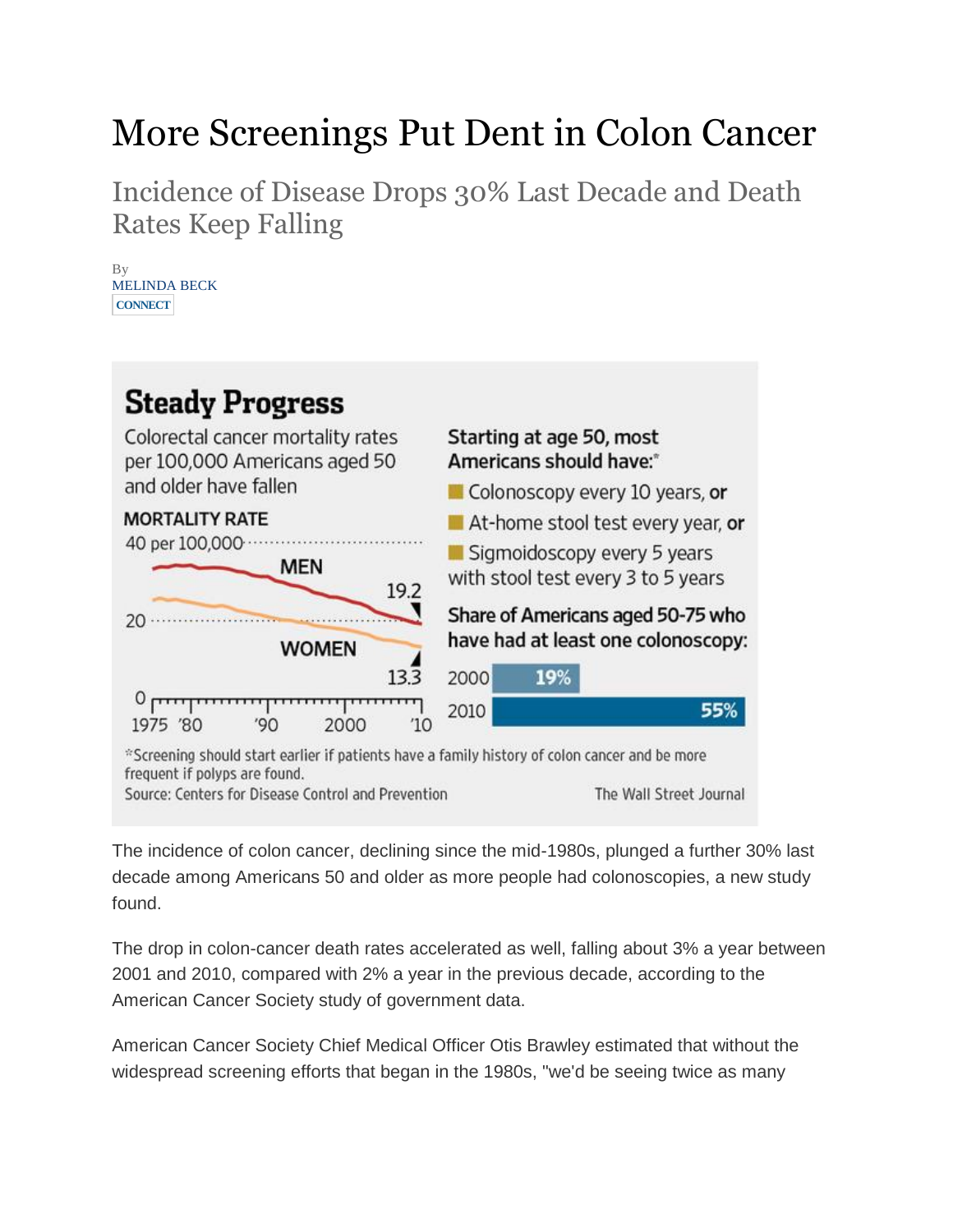deaths today. This study celebrates the fact that we've almost halved the mortality rate from colon cancer in the last 35 years."

Still, colon cancer remains the third-most-common cancer and the third leading cause of cancer deaths in the U.S. More than 136,000 new cases, and 50,000 colon-cancer deaths, are expected this year.

The study found the positive trend was most pronounced among older Americans. The rate of colon cancers among those 65 and over dropped about 7% a year from 2008 to 2010. Meanwhile, the percentage of Americans who are up-to-date on recommended coloncancer screening rose from 55% to 65% during the past decade.

Screening tests for breast and prostate cancer have come under fire in recent years for over diagnosing malignancies—that is, finding a significant number of early cancers that would never cause harm if left untreated, leading to unnecessary treatment. Colon-cancer screening is less controversial.

"With colon cancer, it's not so much screening to find early cancers but screening to find polyps and remove them, which prevents cancer," said James Church, a colorectal cancer surgeon at the Cleveland Clinic, who wasn't involved in the new study.

The rate of colon cancers has risen about 1% a year in Americans under age 50, which some experts attribute to declining physical exercise and rising rates of obesity and diabetes.

"People with diabetes or prediabetes have a higher amount of circulating insulin, which stimulates tumor growth. It acts like Miracle-Gro for precancerous polyps in the colon," said Dr. Brawley.

African-Americans continue to have a 25% higher risk of colon cancer than whites, and a 50% higher risk than Asian-Americans, which experts attribute to both socio-economic factors and genetics.

Colon cancer is strongly hereditary. People with a close relative, or several distant relatives, with the disease are at much higher risk than the rest of the population. Experts recommend that people in this category begin screenings when they are 10 years younger than the youngest relative was at the time of diagnosis.

In general, experts recommend that starting at age 50, people undergo one of three forms of colon-cancer screening: a colonoscopy every 10 years; a test for blood in the stool every